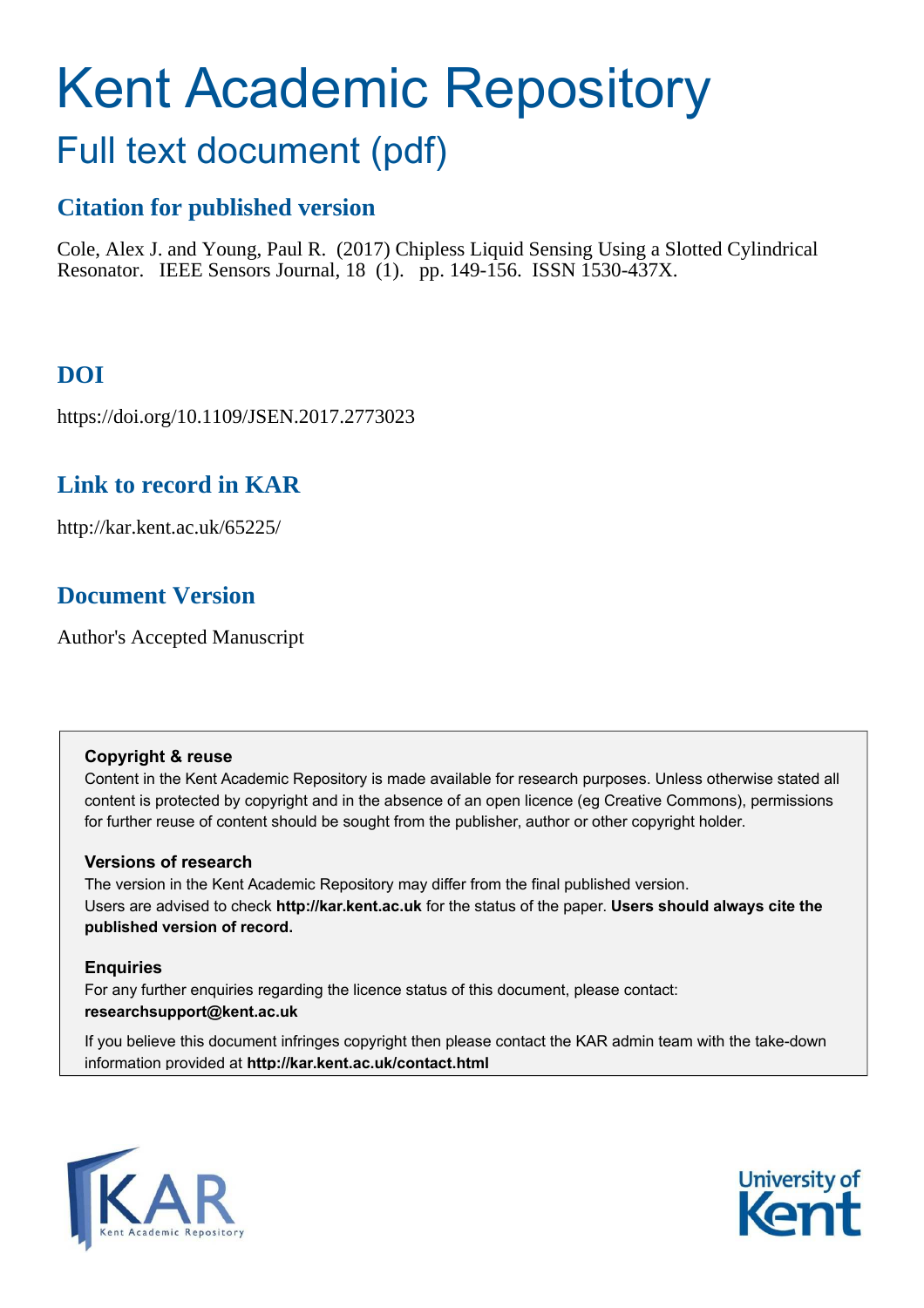# Chipless Liquid Sensing Using a Slotted Cylindrical Resonator

Alex J. Cole, *Student Member, IEEE,* Paul R. Young, *Member, IEEE*

*Abstract*—A method for the wireless sensing of the permittivity and level of liquids is presented. The use of a simple, thin-film slotted cylindrical cavity wrapped around a standard polytetrafluoroethylene pipe is proposed. Wireless interrogation of the slot excites a resonant mode whose frequency is dependent on the liquid currently present within the pipe. The proposed method allows for measurements to be taken *in situ* with no requirement for taking samples of potentially hazardous liquids. The device is capable of sensing materials of high relative permittivity, including water, as well as very lossy liquids. A comprehensive set of results is presented, including measurements of butanol, ethanol, methanol and water, for several device configurations. The proposed sensor is also shown to be sensitive to small changes in liquid level, allowing for accurate water level measurements down to 0.1 ml. This sensor is a good candidate for very low-cost, low-complexity real-time monitoring of liquids.

*Index Terms*—microwave sensors; microwave measurements; resonant frequency; chipless; liquids; level measurement.

#### I. INTRODUCTION

THE use of sensing techniques has grown rapidly over<br>the past decade, with material characterisation gaining<br>was increasing interest. A mids unit of conditations soluthe past decade, with material characterisation gaining ever increasing interest. A wide variety of applications seek to make use of low-profile, low-cost sensors for the accurate analysis of material samples, or even for real-time monitoring. Many chemicals are hazardous to some degree, and so it follows that wireless monitoring is beneficial for potentially unsafe work environments. The majority of devices available today use resonant techniques to characterise samples, [3]-[6], where active configurations can provide higher accuracy [5]. An extensive review of radio-frequency and (RF) microwave techniques for the measurement of liquids is carried out by Gregory and Clarke in [1], with a particular focus on methods of high accuracy.

In [2], Morales et al. propose a substrate-integrated waveguide (SIW) resonant cavity, as well as an epsilon-near-zero (ENZ) tunnel, for use as chipless RF identification (RFID) sensors. The authors present analysis of both sensors, along with results of complex permittivity measurements. The sensors are further used in [3], where they are incorporated into a measurement system, using two pairs of cross-polarised antennas for the wireless interrogation of the liquid under test (LUT). In [4], a chipless RFID tag is proposed. The authors design a resonant parallel LC circuit tag, coupled to a secondary receiver coil. Liquid is assessed *in situ* in [5], where a small capillary tube filled with liquid is positioned a short distance above a microstrip resonator. The performance of the proposed design in [5] is improved in an active configuration. The authors in [6] similarly sense liquids without the need for samples, incorporating a small polytetrafluoroethylene (PTFE) pipe within a resonant double split ring structure. A highfrequency planar resonator is proposed in [7], featuring a microfluidic channel crossing a coplanar resonant structure. In [8], another planar resonator is proposed, using a doublesided split-ring structure capable of measuring liquid mixtures to a good degree of accuracy.

Some sensors have been designed for specific purposes other than the measurement of permittivity. A cylindrical cavity resonator is utilised in [9] to measure the temperature dependency of liquids inside a plexiglass tube using a power amplifier to dynamically heat the LUT. The sensing of humidity was achieved *via* two quarter-mode SIW resonators in [10], where an array of air holes allowed moisture into the resonant structure resulting in a change in the resonant frequency. In [11], RFID sensors were designed to detect the level of water within a plastic container. Liquid solutions were assessed in [12], where the response of a tuned rectangular waveguide cavity was used to determine concentrations of salt and sucrose within water.

This paper is a comprehensive extension of previous work carried out in [13], where only simulated results were presented. The work used an unplasticised polyvinyl chloride (uPVC) pipe of a larger radius, but was unable to produce experimental results. This work instead makes use of a PTFE pipe of a smaller radius, resulting in far lower losses within the pipe walls. Decreasing the radius allows for operation at a higher frequency, this becomes important when considering the decrease in resonant frequency caused by liquids of relatively high dielectric constant, such as water. The cylindrical resonator is described with a sensitivity analysis and simulated results. Experimental data is presented for a variety of liquids and sensors, along with some comparison of simulated and experimental data. Measurements of relatively small changes in liquid level, the use of multiple sensors, and simultaneous measurement of multiple liquids is also presented. The proposed sensor is extremely low-cost and lowcomplexity, making it a highly suitable option for real-time monitoring and assessment *in situ*.

This paper is organised as follows. Section II will discuss the basic principle of sensing. Section III will attempt to characterise the device, covering important geometrical parameters. Section IV will present experimental measurements and results, first discussing liquid characterisation in Section A, then level measurements in Section B. Section V will discuss the results and some potential applications. Section VI will provide a conclusion.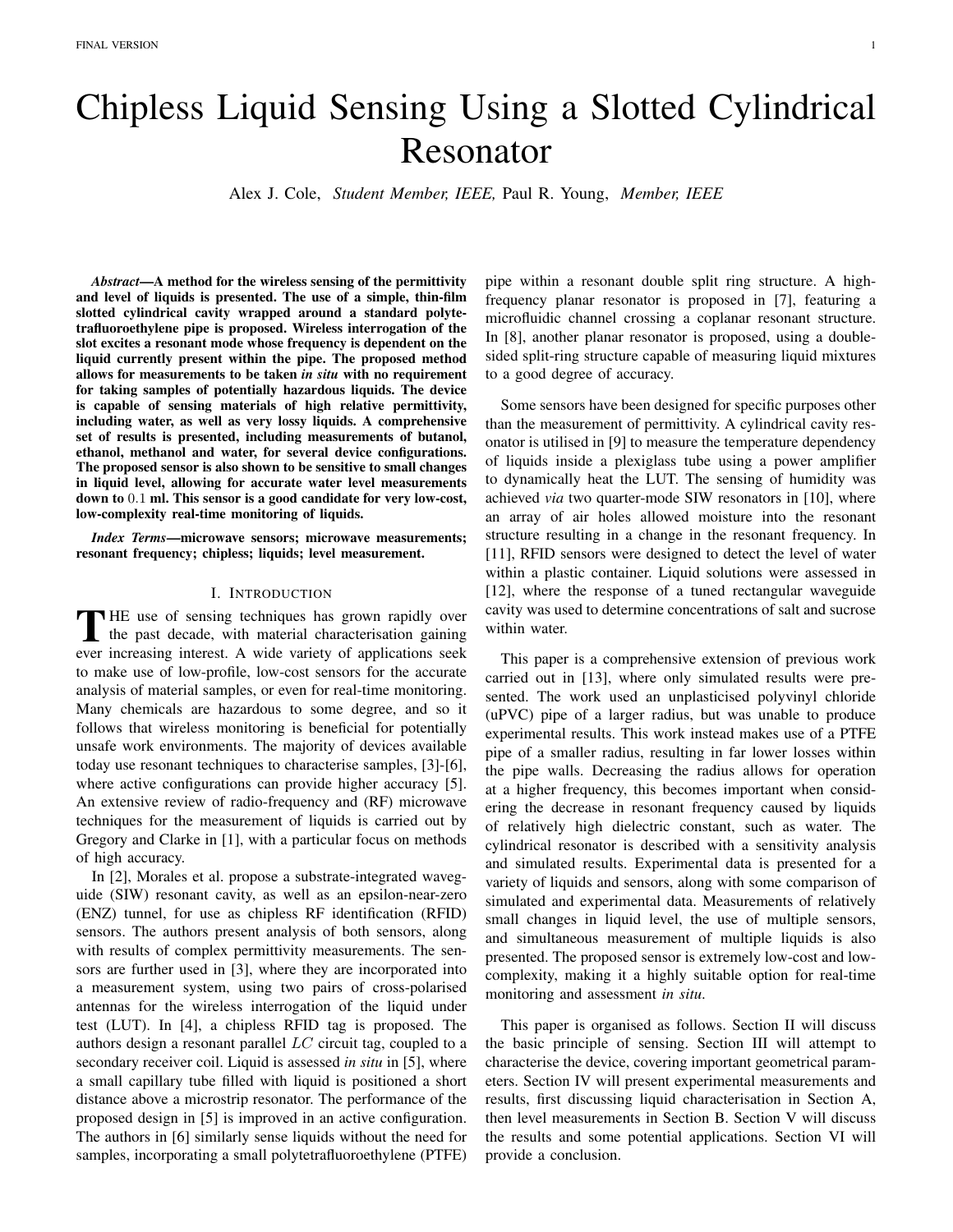

Fig. 1. Cross-sectional and top-down diagram of the sensor geometry, metal thickness scaled up for clarity.



Fig. 2. Plot of the electric field magnitude within the cavity at resonance.

#### II. LIQUID SENSING METHOD

The basic principle of operation is to excite a resonant mode within a cavity supported by a standard PTFE pipe, where the resonant frequency is sensitive to the liquid present. The structure is excited wirelessly *via* a plane wave, and the scattering of this wave is used to determine the resonant frequency. Many sensors make use of very small samples of liquid for measurement, whereas the proposed design assumes a scenario in which the pipe will potentially be filled, allowing for real-time monitoring. This presents a highly lossy environment, which can be used advantageously. By placing the device between two antennas, the attenuation seen by the receiving antenna at resonance is used to identify the resonant frequency and hence derive information regarding the liquid present inside the pipe. The independent resonant nature of each sensor allows extension to multiple devices, placed on the same pipe for improved performance, multi-band operation, or on several pipes for multi-liquid sensing. Further to this, the adjustable size of the sensor geometry allows for a variety of configurations, or fine-tuning of the device operation.

#### III. DEVICE CHARACTERISATION

The device, seen in Fig. 1, consists of a thin-film copper sleeve with a slot along its length, of width SW. The slot is etched onto a rectangular piece of  $125 \mu m$  Mylar film, of copper thickness  $a = 35 \mu m$ , which is then wrapped around a PTFE pipe, of external radius  $r = 7$  mm and wall width  $d = 1$ mm, and soldered along the edge opposing the slot. Excitation of the sensor is achieved *via* an incident plane wave polarised perpendicularly to the slot, as shown in Fig. 2, resulting in a build up of charge along one slot edge. The resulting electric



Fig. 3. Normalised field probe magnitude for  $SW = 0.5$  and 1.0 mm.



Fig. 4. Effect of SW on resonant frequency for  $SL = 15$ , 20 and 25 mm.

field penetrates the cavity within the pipe, which is separated from the slot by the 1 mm pipe wall. This low dielectric constant PTFE region is advantageous when assessing liquids of higher  $\varepsilon_r$  and tan  $\delta$ , as it allows for adequate energy to enter the cavity. The simulated electric field of the resonant mode can be seen in Fig. 2 for an air-filled pipe.

In simulations of this sensor, the resonant frequency  $f_r$  of the device has been defined as the peak field strength observed in the centre of the slot, allowing for a simple plane wave excitation in free space. Fig. 3 displays the normalised result from a field probe for  $SW = 0.5$  and 1.0 mm, showing  $f_r$ clearly.

The most dominant parameter regarding the resonant frequency is the slot width SW, which effectively controls the circumferential distance around the pipe between each slot edge over which excited currents will traverse. An increase in the slot width will reduce the total circumferential distance between the slot edges, and thus reduce the inductance, L, per unit sensor length. Additionally, viewing the slot edges as a long parallel plate capacitor, an increase in the slot width will also reduce the capacitance, C, in relation to  $C \propto 1/SW$ . Subsequently, an increase in the slot width will result in an increase in resonant frequency, and *vice versa*, in accordance with  $f_r = 1/2\pi\sqrt{LC}$ .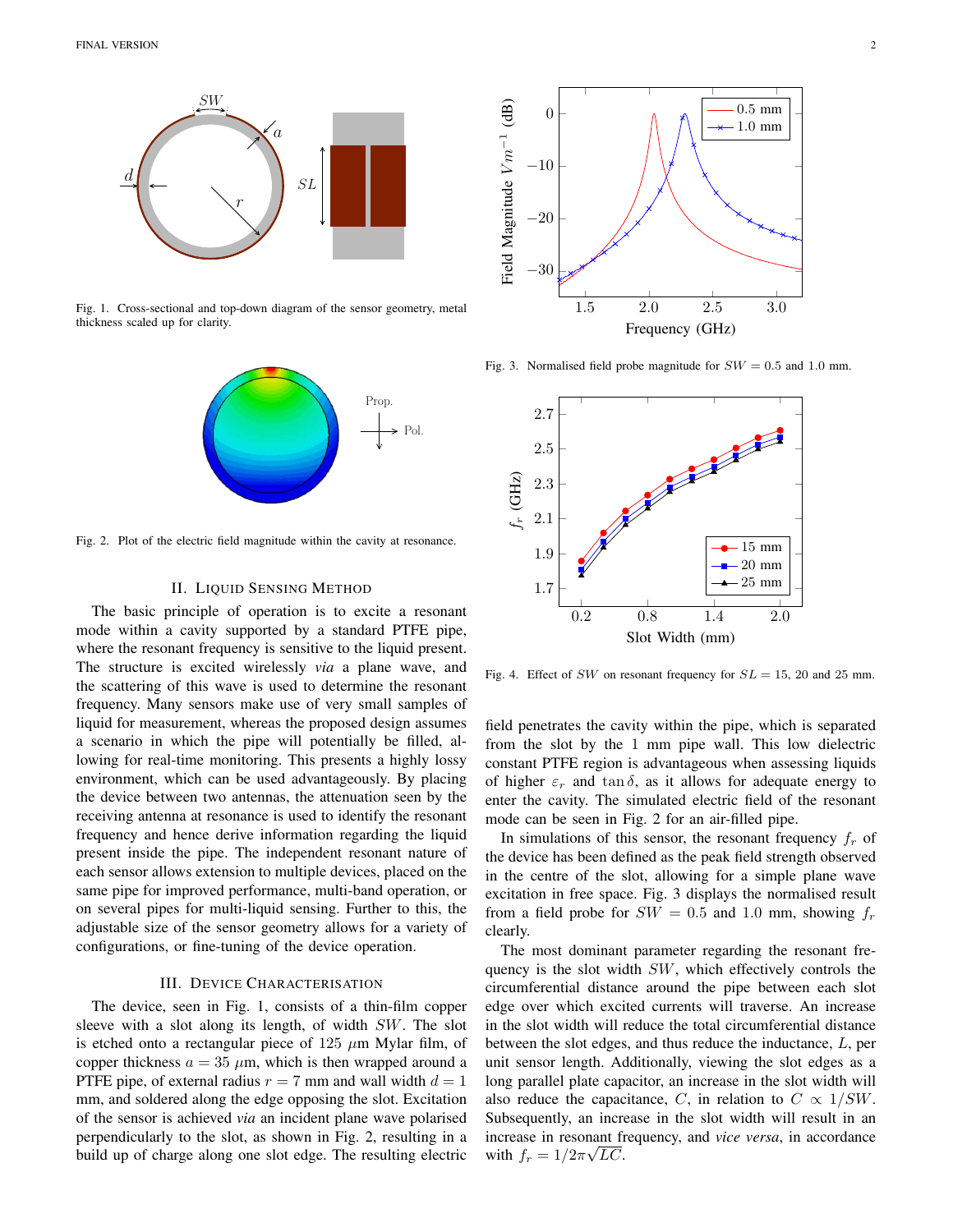

Fig. 5. Effect of pipe wall width on resonant frequency for  $SW = 0.4, 0.6$ , 0.8 and 1.0 mm.

The inductance is inversely proportional to the sensor length SL, where an increase in SL decreases L. Given that the slot edges act as a capacitor, and that the total area of the edge face is given by  $A = SL \cdot 35 \times 10^{-6}$ , the total capacitance will increase with slot length. Through the resultant  $LC$  value, we see a decrease in resonant frequency with an increase in the slot length, where the effect is less significant than that of  $SW$  due to the cancelling effect of  $L$  and  $C$ . The effect of slot width and length on  $f_r$  can be seen in Fig. 4.

Clearly, the width of the slot is the dominant parameter, and by decreasing the slot width, we easily decrease the operating frequency, and *vice versa*. The length of the sensor can also be thought of as controlling the effective aperture  $A_e$  of the device, where a larger SL may absorb a larger amount of energy. However, the incident wave should be considered, as a larger sensor length may result in sections of the device being exposed to more poorly polarised wavefronts due to their distance from the phase centre of the transmitting antenna.

It is worth noting that the pipe radius will significantly change the resonant frequency, where smaller radii will increase  $f_r$ . However, as shown by Fig. 1, all results presented here use a pipe of 7 mm radius.

PTFE was selected for its low and well-established dielectric constant,  $\varepsilon_r = 2.1$ , as well as its excellent loss tangent,  $\tan \delta \approx 0.0003$ . Additionally, its very good chemical resistance makes it highly suitable for many industrial processes and so a good choice for the proposed sensor.

#### IV. EXPERIMENTAL RESULTS

Although Fig. 1 specifies a pipe wall width of 1 mm, the effect of this parameter should be considered. As a region of low dielectric constant, its thickness will adjust the effective dielectric constant  $\varepsilon_e$  inside the sensor cavity. The effect of pipe wall width can be seen in Fig. 5 for various slot widths and a slot length of 25 mm. The increase in  $\varepsilon_e$  caused by an increased wall width has the expected effect of decreasing  $f<sub>r</sub>$ when the pipe contains only air. When a liquid of  $\varepsilon_r > 2.1$ is present, an increased wall width would clearly have the opposite effect. The use of different pipe widths would allow for the fine-tuning of sensitivity, where a thicker pipe could



Fig. 6. Effect of the dielectric constant of the pipe contents on the simulated resonant frequency.



Fig. 7. Top-down diagram of the experimental setup, where the LUT is standing vertically out of the page,  $d = 50$  cm and the antennas are polarised perpendicularly to the slot axis.



Fig. 8. Picture of the experimental setup, where the antennas are separated by 100 cm and are horizontally polarised.



Fig. 9. Cross section of the fabricated sensor.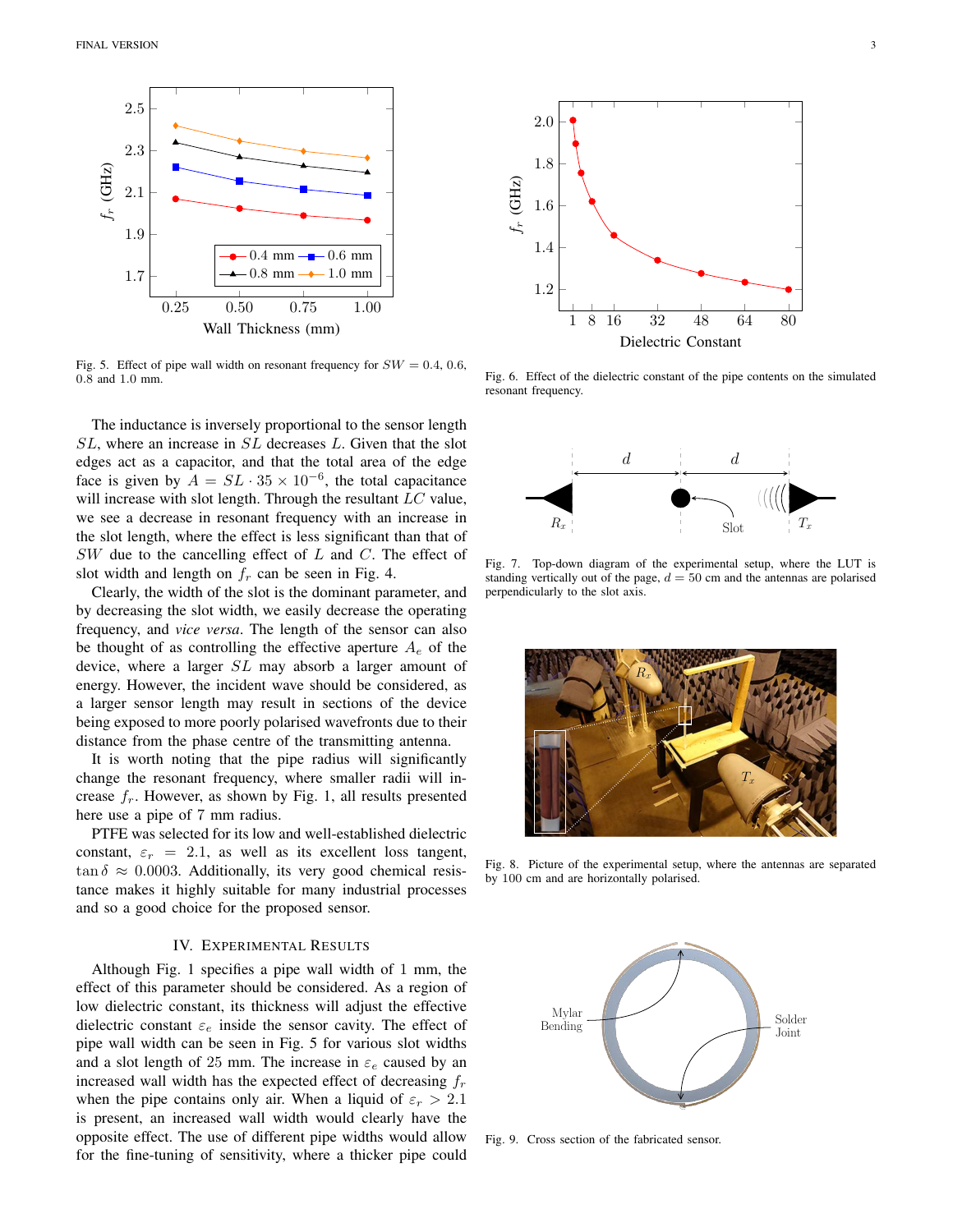

Fig. 10. Normalised comparison of measured (solid) and simulated (dashed) results for varying slot widths.



Fig. 11. Real part of the permittivity (solid) and loss tangent  $\tan \delta = \varepsilon''/\varepsilon'$ (dashed) for each alcohol.

restrict the operating frequency range for a given range of permittivity values.

For a sensor of  $SL = 25$  mm,  $SW = 0.5$  mm and wall width of 1 mm, the simulated result of changing the dielectric constant within the pipe can be seen in Fig. 6.

The PTFE pipe was mounted in a wooden frame, sealed at the bottom by a nylon bung and held in place at the top by inserting a nylon rod. The experimental setup can be seen in Fig. 8. The structure was placed between two log-periodic antennas without a sensor or liquid in place, and a background  $S_{21}$  reading taken and stored. The VNA was calibrated using the TOSM method, where the reference plane lay at the input of each antenna. The antennas were placed either side of the sensor at a distance of 50 cm, with a total separation of 100 cm. Each result presented with a  $y$ -axis titled as Relative  $S_{21}$  signifies that the result displays the subtraction of the background  $S_{21}$  reading from the current measurement.

Fig. 9 shows a cross-section of the fabricated sensor. The deformation of the slot is caused by the difference in rigidity of the copper cladding and Mylar film, causing the slot to bend slightly outward from the pipe. The sensor was soldered while taped to the pipe, to ensure a close fit, where an exaggerated



Fig. 12. Measured resonant frequency against sensor slot width for air and all liquids.

view of the overlapping copper is shown. Additionally, the sensor was soldered with a another piece of Mylar underneath to create a  $\approx 35 \mu m$  gap, allowing the device to be placed onto the pipe with ease, but not slip while in place.

The normalised measured results of three 25 mm long sensors of varying slot widths were compared with simulations in Fig. 10, showing good agreement. Discrepancies in the results could be due to fabrication errors such as those displayed in 9, as well as etching tolerances. The effect on  $f<sub>r</sub>$  is clearly seen, as well as an increase of bandwidth of the results with an increase in SW. This result also confirms the effect seen in simulations in Fig. 3. Given the improved performance seen from the 0.5 mm slot width, this dimension was used for all remaining measurements unless otherwise stated. It would be expected that an even smaller slot width would improve performance further, but fabrication tolerances have been taken into account with regards to repeatability when producing multiple sensors. Additionally, the sensor was rotated around the pipe and measured in  $45^\circ$  increments with no more than 2.8 dB difference between results, thus showing that the rotational orientation of the sensor is not critical.

All liquids used in obtaining experimental results were characterised from the models presented in [14]. The real part of the permittivity for butanol, ethanol and methanol at  $20^{\circ}$ C can be seen in Fig. 11, as well as their related loss tangents. The dielectric constant of distilled water at  $20^{\circ}$ C and around 1 GHz is assumed as  $\varepsilon_r = 78.4$ , and its loss tangent tan  $\delta = 0.158$ , these values were obtained from the CST material library.

#### *A. Liquid Assessment*

The pipe was filled with each liquid and measured with four 75 mm long sensors of varying slot widths. The measured results can be seen in Fig. 12. The results show a clear distinction between liquids, and the common effect of slot width on the resonant frequency, the impact of which is less on liquids of higher dielectric constant.

The highly-lossy nature of the liquids, with reference to Fig. 11, is problematic when using a single sensor for measurements, but can be alleviated through the use of multiple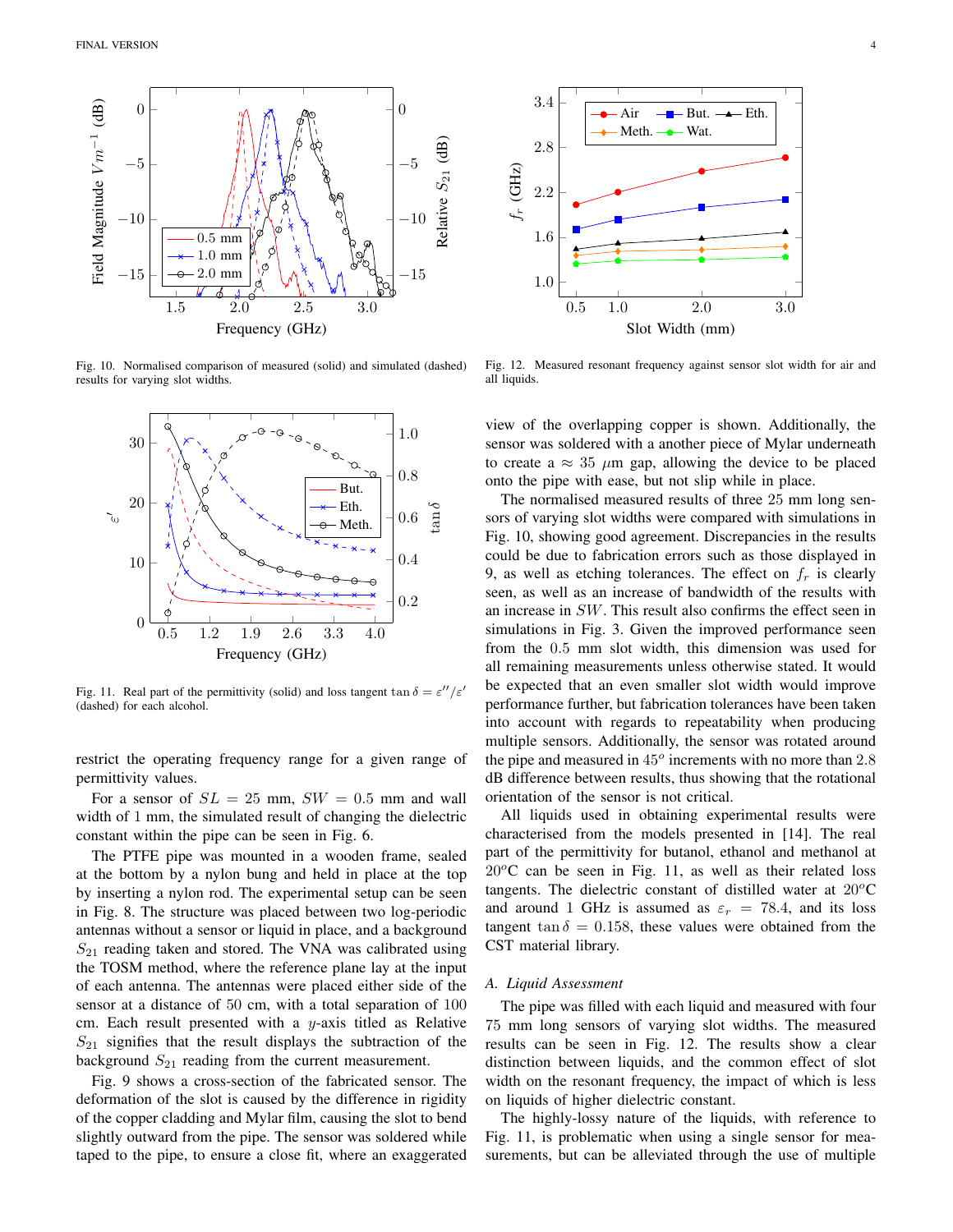

Fig. 13. Improvement of methanol measurement through the use of multiple sensors.

sensors. To increase the amplitude of the response, it is possible to use multiple sensors of the same dimensions to provide additional resonances at the same frequency. Increasing the number of sensors increases the maximum amplitude of the measured response in addition to reducing the background noise level.

The measured result of methanol with 1 to 5 sensors in place is seen in Fig. 13, showing a very clear improvement. We see that the maximum amplitude has increased by around 10 dB, and the signal-to-noise ratio is greatly improved. This method was used to obtain a similarly improved response for each liquid, which can be seen in Fig. 14 using five sensors of  $SL = 25$  mm and  $SW = 0.5$  mm. The sensors need only be placed a small distance apart to reduce any significant mutual coupling effects, those in Fig. 14 were separated by 5 mm.

As seen in Fig. 10, a smaller slot width results in a better performance in terms of a qualitative assessment of the Qfactor, and this is also true for slot length, with a larger length increasing the bandwidth of measurements. Therefore, it is desirable to use multiple sensors of small slot width and length to achieve better performance, rather than increasing the length of a single sensor. Indeed, this could extend to covering an entire length of piping with sensors, allowing the possibility of measuring at any number of positions. Fig. 15 shows all liquids measured with the same five sensors in place.

Given the low-cost of the proposed sensor, it is trivial to extend measurements to monitor multiple liquids simultaneously. Three PTFE pipes fitted with sensors were placed alongside one another in the experimental frame, where two were filled with water and butanol, and the third left empty. The result shown by Fig. 16 displays three distinct peaks corresponding to the contents of each pipe. The air-filled pipe was fitted with a sensor of  $SW = 1.0$  mm, and the remaining two with  $SW = 0.5$  mm. This additional capability allows for larger scale monitoring, still using only a single pair of antennas.

In order to assess the measurement accuracy, each liquid was measured 10 times with five sensors in place, where  $SL =$  $25$  mm and  $SW = 0.5$  mm. For each repeat measurement, the experimental frame was removed from the chamber and a new reference measurement was taken. The uncertainty for



Fig. 14. Use of multiple sensors to increase the maximum measured amplitude.



Fig. 15. Measured relative  $S_{21}$  for all liquids, using 5 sensors of  $SL = 25$ and  $SW = 0.5$  mm.



Fig. 16. Simultaneous measurement of three pipes fitted with sensors, filled with water, butanol and air.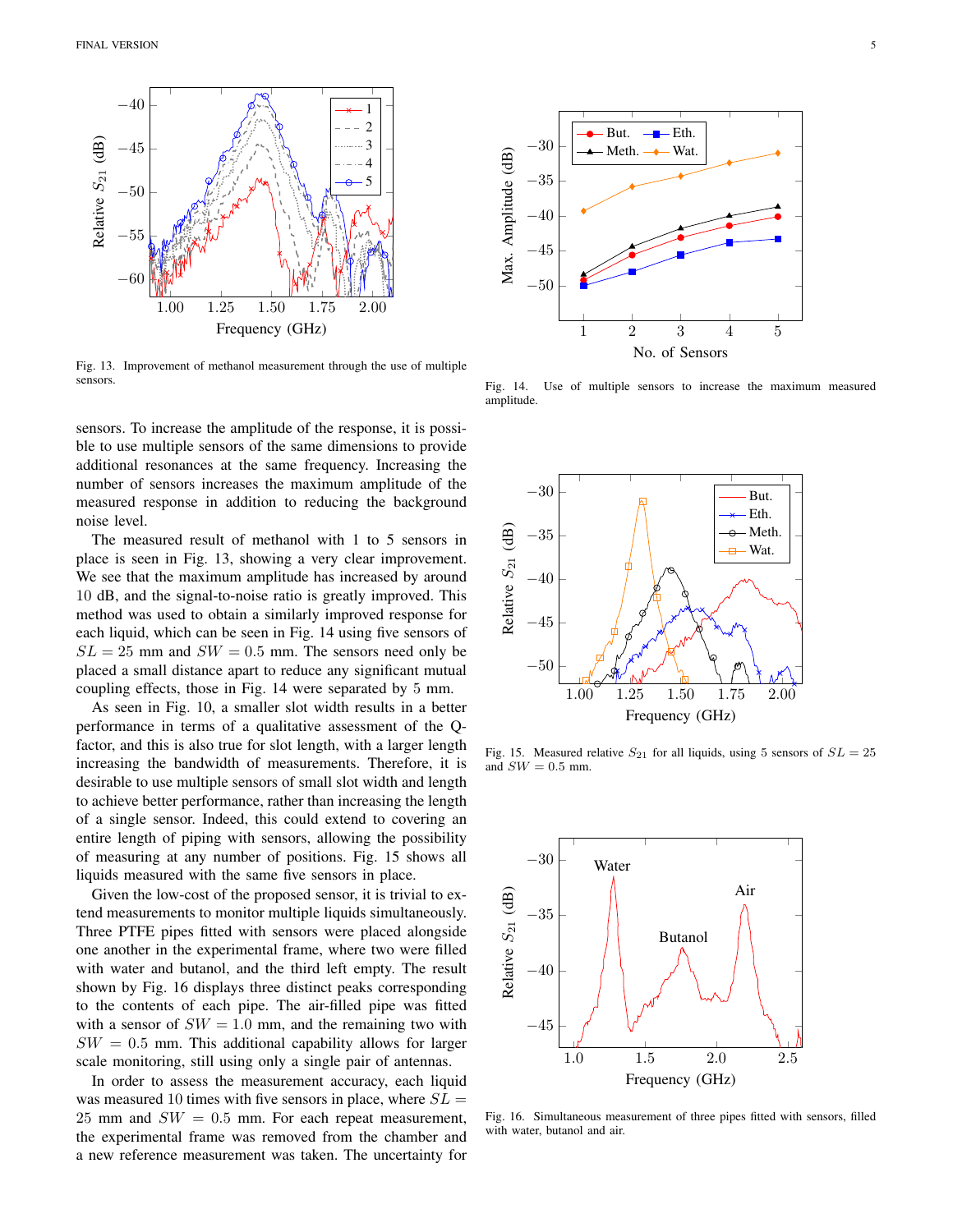TABLE I REPEAT MEASUREMENT ACCURACY



Fig. 17. Measured resonant frequency against water volume, 0 to 6 ml.

each liquid is presented in Table I for a confidence level of 95%.

#### *B. Level Measurements*

The geometry of the proposed sensor lends itself well to measuring the level of liquid within a pipe, as may be required in some industrial environments. Given the potentially hazardous nature of liquids used in this paper, level sensing results presented here consider only water due the total amount of time required to perform the suite of measurements. A single sensor of  $SL = 50$  mm and  $SW = 0.5$  mm was placed on the pipe, and water was added until it reached the bottom edge of the device. From this level, water was added through a syringe in 0.5 ml increments and measurements taken. The correlation between water volume and vertical height is illustrated by the annotations in Fig. 17 for the single sensor, where the total 6 ml almost fills the 50 mm sensor. Results are presented in terms of volume, due to the lack of visibility available to accurately asses liquid level.

Fig. 17 shows the decrease in resonant frequency as the sensor gradually fills with water, where 0 ml refers to a water level at the base of the sensor. The sensor is clearly very sensitive to small changes in water volume, which was exploited in Fig. 18, where water was added in 0.1 ml increments, up to a total volume of 1.0 ml. Throughout both level measurements, the maximum amplitude varied by no more than 3 dB, shown by the results in Fig. 19, providing a highly sensitive and easily distinguishable response. As water was added *via* syringe while the pipe remained in the experimental frame, some droplets remained on the pipe walls due to viscosity. This problem was exacerbated by the nylon rod holding the pipe in place, resulting in only a small space



Fig. 18. Measured resonant frequency against water volume, 0 to 1 ml.



Fig. 19. Relative  $S_{21}$  measurements at various water volumes.

for the added water to flow through. In a real-world scenario, we would expect the water level to rise from the bottom of the pipe in response to pressure, resulting in an even better performance when measuring small changes in volume, as in Fig. 18.

A second configuration for level measurements was used in fig. 20, where five sensors of  $SL = 25$  mm and  $SW = 0.5$  mm were sequentially filled with water. Measurements were taken as the water level rose above each sensor. The result shows the maximum amplitude observed at two discrete frequency samples of 2.05 GHz and 1.25 GHz, corresponding with an airfilled and water-filled sensor, respectively. We see an almost linear increase in amplitude at the lower frequency sample, as more energy is attenuated by sensors filled with water, and thus a single frequency point would be sufficient to measure a discrete water level. Correspondingly, we see a decrease the amplitude at the higher frequency sample. This method could be extended to smaller sensors, where the SL dimension would essentially control the level of discretisation of the total height range being monitored.

#### V. DISCUSSION OF RESULTS

Fig. 15 displays a clear distinction between liquids, in terms of both frequency and amplitude, and Fig. 4 represents the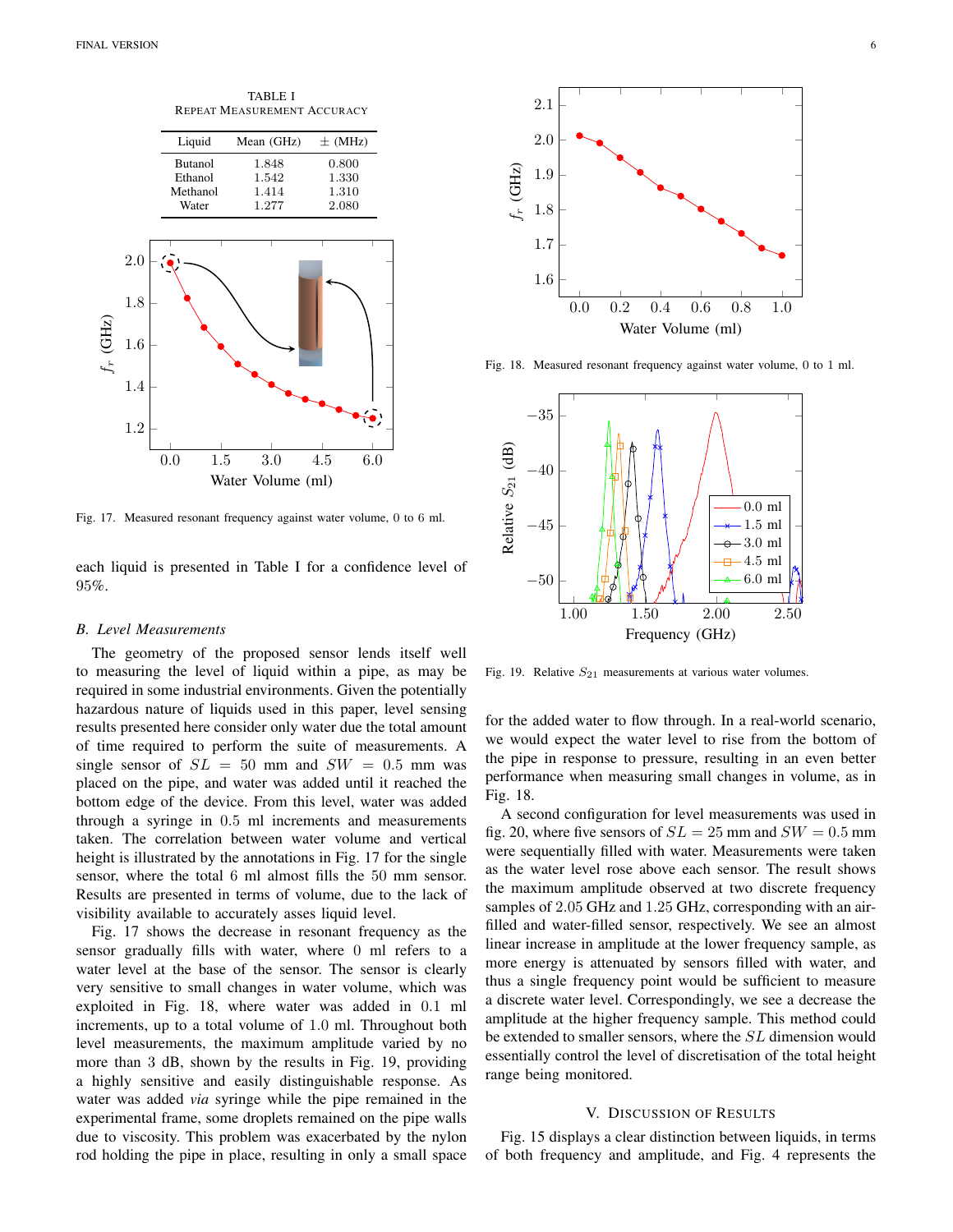

Fig. 20. Maximum amplitude of two frequency samples as the pipe is filled with water, showing the structure and water level for two sample points.

tuning possibilities achieved by altering the slot width. Fig. 14 shows the capability of the sensor to arbitrarily increase the amplitude of the frequency response, as required by the measurement environment. Additionally, the potential for simultaneous monitoring of different liquids with a single antenna pair is displayed in Fig. 16, where water, butanol and airfilled pipes are easily distinguished in a single measurement.

A single sensor level measurement is shown in Fig. 17, displaying a highly sensitive response to small changes in water volume. This behaviour is further exemplified in Fig. 18 for a very small amount of water, allowing for the accurate realtime monitoring in low-volume liquid scenarios. An extension of level measurements to a multiple sensor configuration is seen in Fig. 20, where only a single frequency sample is required to sense water level over a larger volume. Such a configuration could be easily extended to a larger number of sensors for larger volumes, or smaller sensors for higher accuracy measurements.

The sensitivity of the sensor is generally a function of the  $\varepsilon_r$ range of interest, where lower values cause a greater change in the resonant frequency than higher values, as shown by Fig. 6. Uncertainties in the measurements shown in Table I place a lower limit on the detectable variation in  $\varepsilon_r$ , where a sensor designed for the evaluation of concentrations or liquid mixes would be more suitable. Indeed, the nature of the presented device is not intended as an accurate measurement tool with the ability to evaluate exact values of complex permittivities. However, industrial scenarios will more likely feature known liquids, allowing the proposed sensor to act as part of a lowcost monitoring system. Potential malfunctions could easily be sensed through a small number of frequency samples, chosen appropriately to correspond with the liquid expected within each pipe. The high sensitivity of the sensor would allow such monitoring for multiple liquids simultaneously, further reducing cost and complexity. Such sensitivity may also exploited for the purpose of monitoring temperature for suitably temperature-dependant liquids. The permittivities of the alcohols used in this paper have a relatively high temperature-dependency, and changes of only a few degrees would be distinguishable for some liquids given the sensitivity

shown by Fig. 6.

#### VI. CONCLUSION

An extremely low-cost sensor design has been presented, and shown to work for a range of liquids. The device is capable of measuring over a wide frequency range, covering dielectric constants of 1, air, to around 80 for distilled water. The sensor is very straightforwardly modified to adjust for high loss tangents by the simple addition of further sensors to increase the maximum amplitude of the response. Additionally, the rotational positioning of the slot around the pipe only minimally affects performance, and measurements can be taken at a reasonable distance, improving robustness. The single sensor level sensing method is highly sensitive to very small changes in liquid level. Further to this, the multiple sensor configuration lends itself well to a simple level-sensing system design, requiring only one frequency sample. The developed sensor is ideal for instances requiring robust, real-time, *in situ* monitoring at incredibly low-cost and complexity, low-power consumption and with simple fabrication techniques.

#### **REFERENCES**

- [1] A. P. Gregory, R. N. Clarke, "A review of RF and microwave techniques for dielectric measurements on polar liquids," in *IEEE Trans. Dielectrics and Electrical Insulation*, vol. 13, no. 4, pp. 727743, 2006.
- [2] H. Lobato-Morales, A. Corona-Chavez and J. L. Olvera-Cervantes, "Planar sensors for RFID wireless complex-dielectric-permittivity sensing of liquids," in *IEEE MTT-S Int. Microw. Symp. Dig.*, Seattle, WA, pp. 1-3, 2013.
- [3] H. Lobato-Morales, A. Corona-Chavez and J. L. Olvera-Cervantes, "Wireless Sensing of Complex Dielectric Permittivity of Liquids Based on the RFID," *IEEE Trans. Microw. Theory Techn.*, vol. 62, no. 9, pp. 2160-2167, Jul. 2014.
- [4] M. H. Zarifi, M. Daneshmand, "High-Resolution RFID Liquid Sensing Using a Chipless Tag," *IEEE Microw. Compon. Lett.*, vol. 27, no. 3, pp. 311-313, Feb. 2017.
- [5] M. H. Zarifi, S. Farsinezhad, K. Shankar, M, Daneshmand, "Liquid Sensing Using Active Feedback Assisted Planar Microwave Resonator," *IEEE Microw. Compon. Lett.*, vol. 25, no. 9, pp. 621-623, Jul. 2015.
- [6] A. A. Abduljabar, A. Porch, D. A. Barrow, "Real-Time Measurements of Size, Speed, and Dielectric Property of Liquid Segments Using a Microwave Microfluidic Sensor," in *IEEE MTT-S Int. Microw. Symp.*, Tampa, FL, pp. 1-4, 2014.
- [7] T. Chretiennot, D. Dubuc, K. Grenier, "A microwave and microfluidic planar resonator for efficient and accurate complex permittivity characterization of aqueous solutions," in *IEEE Trans. Microw. Theory Techn*, vol. 61, no. 2, pp. 972-978, 2013.
- [8] L. Benkhaoua, M. T. Benhabiles, S. Mouissat, M. L. Riabi, "Miniaturized quasi-lumped resonator for dielectric characterization of liquid," in *IEEE Sensor J.*, vol. 16, no. 6, pp. 1603-1610, 2016.
- [9] T. Kobayashi, Y. Nikawa, "Dynamic measurement of temperature dependent permittivity of liquid material using microwaves," in *Proc. AsiaPacific Microw. Conf.*, Yokohama, Japan, pp. 1368-1371, 2010.
- [10] T. R. Jones, M. H. Zarifi and M. Daneshmand, "Miniaturized Quarter-Mode Substrate Integrated Cavity Resonators for Humidity Sensing," *IEEE Microw. Compon. Lett.*, vol. 27, no. 7, pp. 612-614, Jul. 2017.
- [11] A. Guillet, A. Vena, E. Perret, S. Tedjini, "Design of a chipless RFID sensor for water level detection," *Proc. ANTEM*, Toulouse, France, pp. 1-4, 2012.
- [12] G. Gennarelli, S. Romeo, M. R. Scarf, F. Soldovieri, "A microwave resonant sensor for concentration measurements of liquid solutions," *IEEE Sensor J.*, vol. 13, no. 5, pp. 1857-1864, 2013.
- [13] A. J. Cole, C. C. H. Ng, F. A. Almalki and P. R. Young, "Chipless RF Liquid Sensor," in *MTT-S Int. Microwave and RF Conf.*, Hyderabad, India, pp. 243-245, 2015.
- [14] A. P. Gregory and R. N. Clarke, "Tables of the complex permittivity of dielectric reference liquids up to 5 GHz," *CETM Teddington U.K. Nat. Phys. Rep.*, vol. 33, pp. 19-61, Jan. 2012.